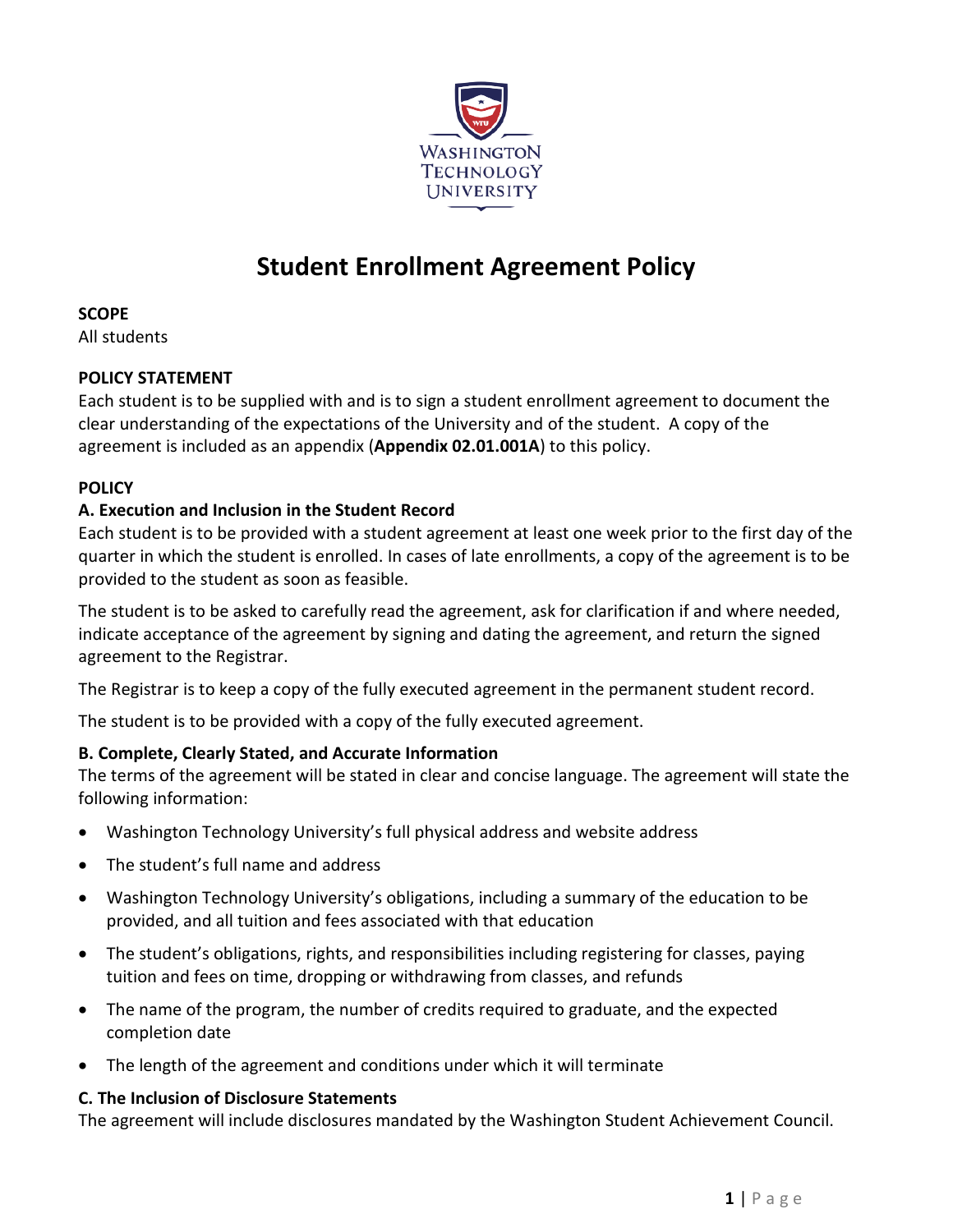These include disclosing that:

- The University is not accredited by an accrediting association recognized by the United States Department of Education and the Washington student achievement council. WTU has been granted a temporary waiver from Washington state's accreditation requirement based on submission of a plan for accreditation.
- The transferability of credits earned at WTU is at the discretion of the receiving college, university, or other educational institution. Students considering transferring to any institution should not assume that credits earned in any program of study at WTU will be accepted by the receiving institution. Similarly, the ability of a degree, certificate, diploma, or other academic credential earned at WTU to satisfy an admission requirement of another institution is at the discretion of the receiving institution. To minimize the risk of having to repeat coursework, students should contact the receiving institution in advance for evaluation and determination of transferability of credits and/or acceptability of degrees, diplomas, or certificates earned.
- The University is authorized by the Washington student achievement council (the council) and meets the requirements and minimum educational standards established for degree-granting institutions under the Degree-Granting Institutions Act. This authorization is subject to periodic review and authorizes WTU to offer specific degree programs. The council may be contacted for a list of currently authorized programs. Authorization by the council does not carry with it an endorsement by the council of the institution or its programs. Any person desiring information about the requirements of the act or the applicability of those requirements to the institution may contact the council at P.O. Box 43430, Olympia, Washington 98504-3430 or by email at degreeauthorization@wsac.wa.gov.

#### **D. Complains and Grievances**

The agreement will state how the student can register concerns and issues and seek resolution.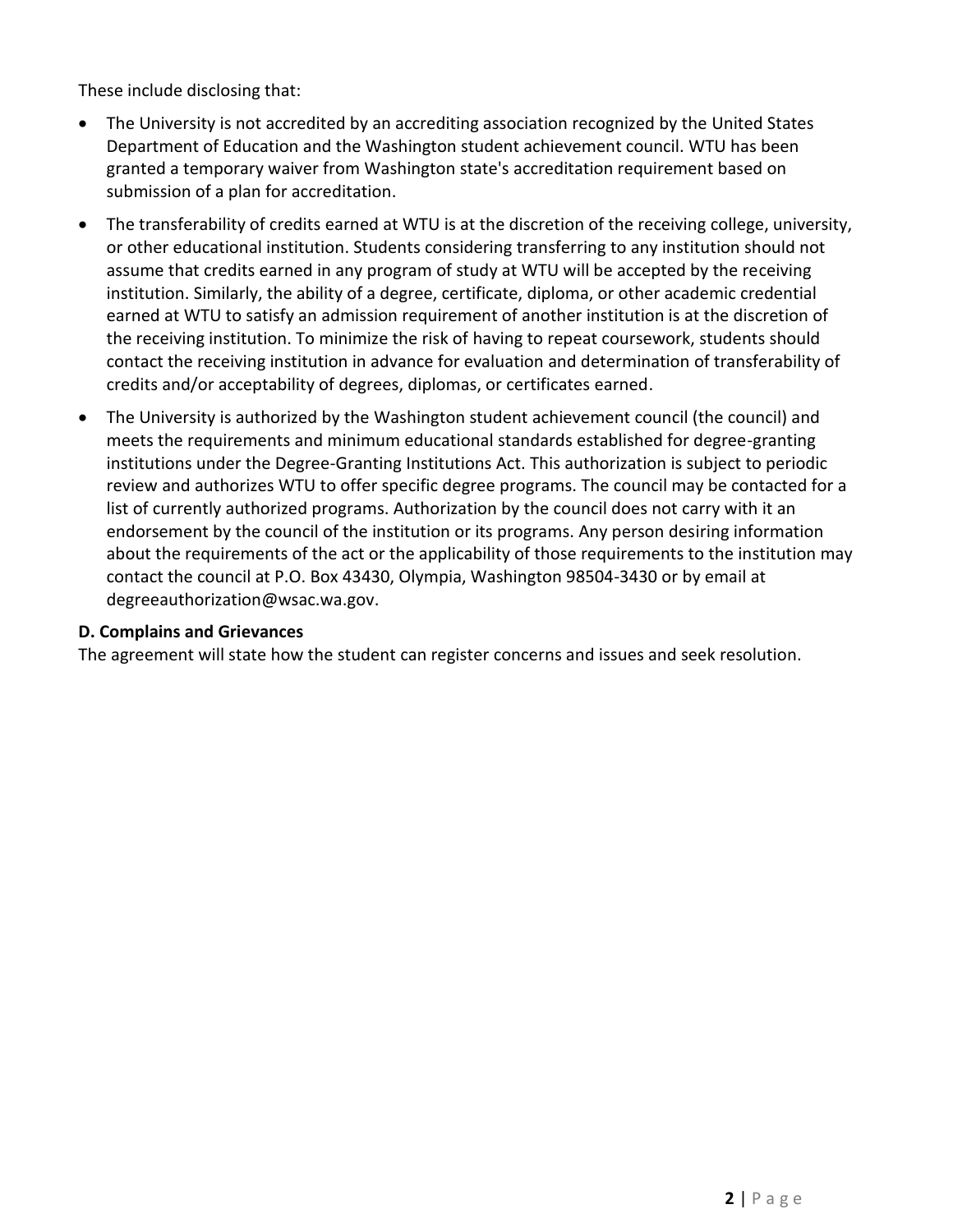

Washington Technology University 200 112th Ave NE, Suite 200 Bellevue, WA 98004

Phone: (425) 223-5812 Website: www.washtechu.org

# Appendix 02.01.001A

# Washington Technology University Enrollment Agreement

| <b>Student's Full Name:</b>    |  |
|--------------------------------|--|
| Student's Address:             |  |
| <b>Student's Email:</b>        |  |
| <b>Student's Phone Number:</b> |  |

To enroll in for credit courses at Washington Technology University, you must agree to abide by University policies at the time of initial registration, including those outlined in the University catalog, and those related to tuition, fees, and payment.

By signing this agreement, you agree to the following terms:

#### **1.0 UNIVERSITY CATALOG**

You are responsible for reading and understanding the WTU University Catalog prior to entering into this agreement. The current University Catalog is available at: https://www.washtechu.org/catalog.

#### ACKNOWLEGEMENT AND SIGNATURE I have accessed, read, and understand the WTU University Catalog:

\_\_\_\_\_\_\_\_\_\_\_\_\_\_\_\_\_\_\_\_\_\_\_\_\_\_\_\_\_\_\_ Student Signature

## **2.0 CLASS REGISTRATION**

You must be officially registered prior to or on the start date of a course to participate in and receive academic credit for that course. You are responsible for knowing and complying with registration deadline dates, and all requests to change, add, drop, or withdraw from a course. You are responsible for reviewing your registration and academic record each quarter for accuracy.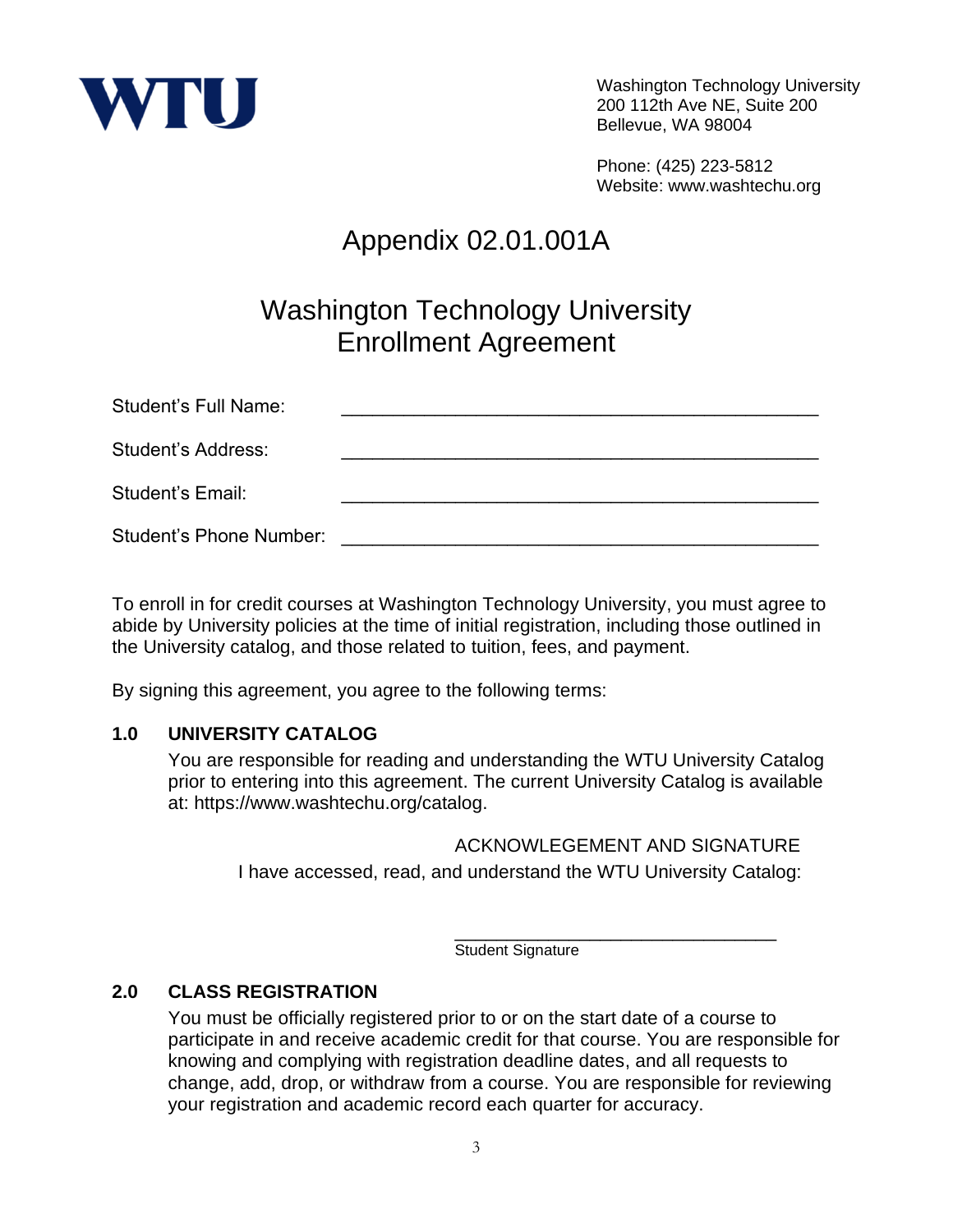# **3.0 MODALITY OF INSTRUCTION**

The University provides two modalities of instruction: on-campus hybrid and online. You are encouraged to select the mode of instruction that best meets your learning needs, style, and preferences. Once you have selected a modality, you are expected to enroll in courses delivered in that mode. Depending on course availability and with the University Registrar's approval, you may be permitted to change from one mode to another. Once a course has started you may not change modalities for that course.

# **4.0 TUITION AND FEES**

You agree that the University is advancing value to you in the form of education services, and that your right to register is expressly conditioned upon your agreement to pay for those services. You agree to pay the University tuition and fees for each course in which you enroll at the amount specified in **Section 19 ("TUITION AGREEMENT")** of this agreement.

## **5.0 OPTIONAL SERVICES**

The University provides optional services such as providing copies of Official Transcripts and Diploma Re-prints. Optional Services that incur a fee are listed in the WTU Catalog and on the WTU website at https://www.washtechu.org/costs. Once ordered, these fees are non-refundable.

## **6.0 QUARTERLY BILLING**

Registration opens approximately four (4) weeks before the first class session of the quarter. As soon as you register for classes, your invoice for the quarter will be available via the student information system. The invoice will specify the tuition and fees due for the quarter and the date when payment is due, which will be three (3) business days before the first day of the quarter. If you fail to pay tuition when it is due, you will be billed a late charge. Each payment made will be applied to the oldest outstanding obligation.

Modifications to this billing arrangement can only be made in writing and are incorporated into this agreement as **Appendix A** ("**PERSONAL PAYMENT ARRANGEMENT**") as may be amended and updated from time to time.

# **7.0 RIGHT TO CANCEL**

Prior to midnight of the fifth day of the term you have the right to cancel your enrollment in a course in which you are enrolled for that term, and to receive a full refund of the tuition amount paid for that course. Materials fees and lab fees are not refundable. If you withdraw from a class after the fifth day of term  $(1<sup>st</sup>$ week) you will receive a refund as shown in the refund table below.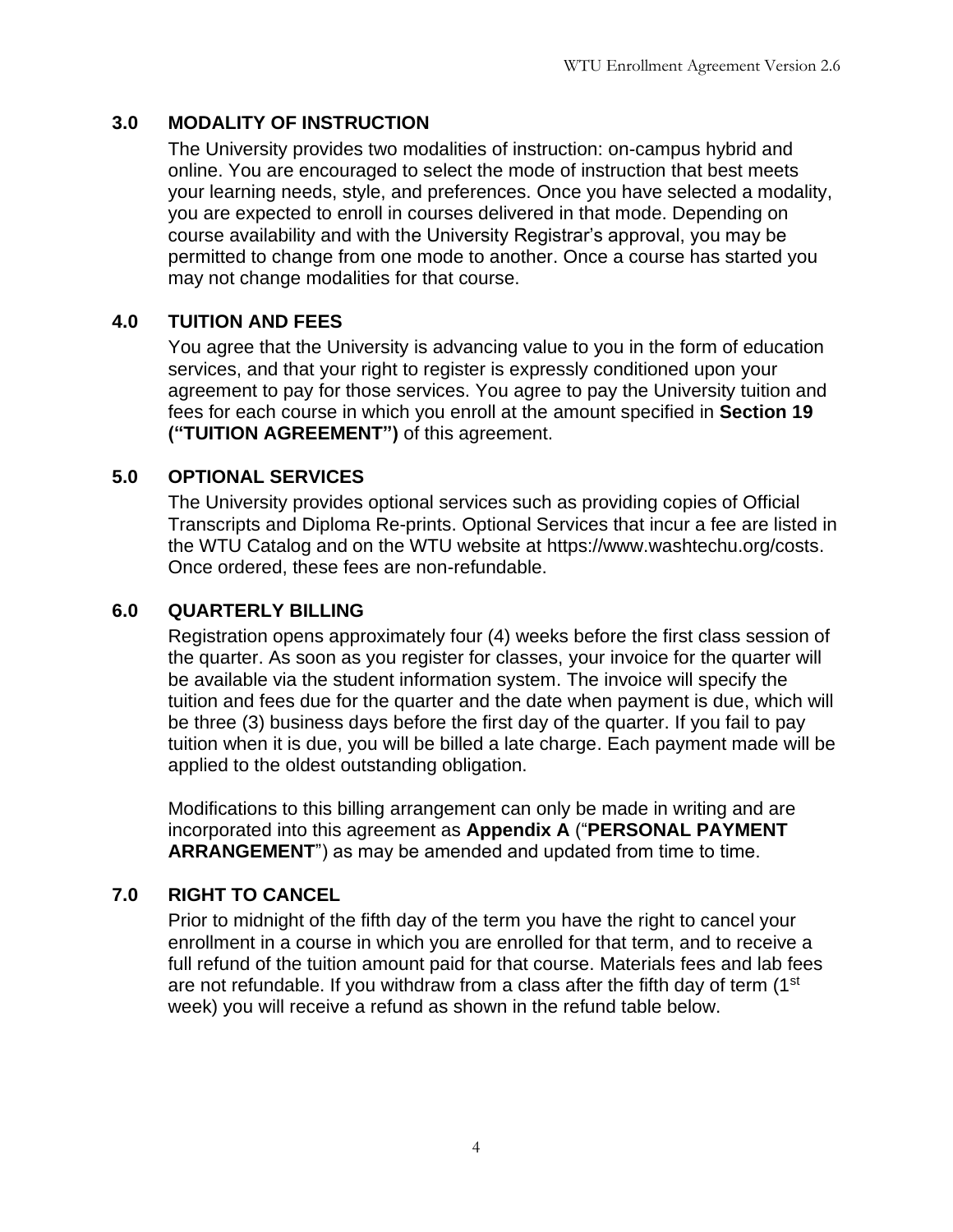| <b>Date of Withdrawal</b>                               | <b>Percentage of Tuition</b><br><b>Returned to the</b><br><b>Student</b> |
|---------------------------------------------------------|--------------------------------------------------------------------------|
| Prior to midnight of the $5th$ day of term (first week) | 100%                                                                     |
| Prior to midnight of the end of the second week         | 70%                                                                      |
| Prior to midnight of the end of the third week          | 20%                                                                      |
| Prior to midnight of the end of the fourth week         | 0%                                                                       |

For example: Three students are enrolled in the 5-credit MATH 200 course commencing Monday January 4, 2021. Each student pays the \$500 course tuition cost and the \$75 course materials fee. Therefore, each student has paid \$575 for the course.

Student A submits a course drop form prior to midnight on Friday January 8, 2021. Student A is refunded the \$500 tuition cost. The \$75 materials fee is not refunded. Although the student is no longer participating in the course, the student is provided with access to the materials for the four week term.

Student B submits a course drop form Monday January 11, 2021. Student B is refunded \$350 (70%) of the tuition cost. The \$75 materials fee is not refunded. Although the student is no longer participating in the course, the student is provided with access to the materials for the four week term.

Student C submits a course drop form Tuesday January 26, 2021. Student C is refunded \$0 (0%) of the tuition cost. The \$75 materials fee is not refunded. Although the student is no longer participating in the course, the student is provided with access to the materials until the end of the four week term.

To cancel your enrollment in a course you must submit a course drop request to the Registrar's Office. You understand that you are responsible for knowing class drop deadlines and for all requests to drop classes. Non-attendance does not constitute a drop. Dropping or withdrawing from a course may affect your Satisfactory Academic Progress (SAP) standing as defined in the University Catalog.

The University reserves the right to cancel or terminate this Enrollment Agreement or to deny admission if you fail to meet the University's academic requirements, meet Satisfactory Academic Progress as defined in the University Catalog, or fail to make timely payments.

# **8.0 LATE CHARGE AND COLLECTION COSTS**

If tuition and fees are not paid when they are due, you agree that the University will incur costs that are difficult to quantify. You agree that a late charge of \$50 per course for which you registered and are enrolled but have not paid is a reasonable amount for the University to charge for the costs and expenses incurred by the University as a result of the tuition and fees not being paid when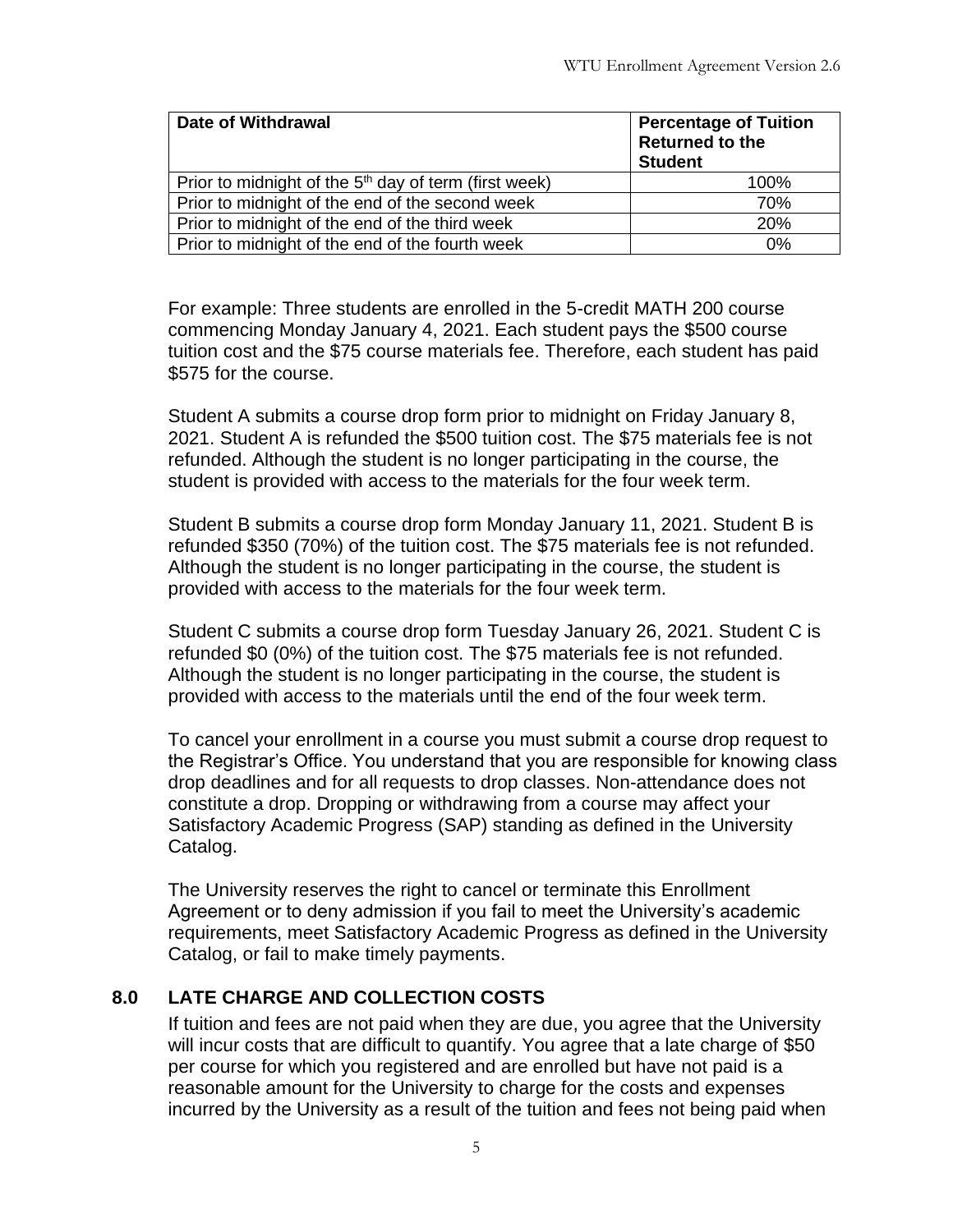due.

If tuition and fees are not paid as required by this agreement, the University may incur collection costs. You promise to pay collection costs including reasonable attorney's fees and court costs.

> ACKNOWLEGEMENT AND SIGNATURE I have read and understand this section:

\_\_\_\_\_\_\_\_\_\_\_\_\_\_\_\_\_\_\_\_\_\_\_\_\_\_\_\_\_\_\_ Student Signature

## **9.0 FINANCIAL HOLD**

If you fail to pay your tuition and fees when they are due, the University may place you on Financial Hold. A student on Financial Hold is not permitted to attend courses, and may have grade reports, transcripts, diplomas, and other records withheld. A student is released from Financial Hold when that student's tuition and fees are paid in full, or when that student makes other arrangements satisfactory to the University's Finance Office. Any updated payment arrangement made between a student and the University must be in writing and will be incorporated into this agreement in Exhibit B ("**Personal Payment Arrangement**") as amended.

## **10.0 COMMUNICATIONS**

You are responsible for notifying the University of any change in name, address, or phone number within seven (7) calendar days of any such change.

You understand that emails from the University's Student Information System, called Einstein, are the University's primary and official means of communication and serve to provide the means for delivering the University's official notices. You are responsible for reading the information and notices that are sent to your assigned Washington Technology University email address.

# **11.0 PRIVACY RIGHTS**

Per its policies, the University chooses to adhere to the Family Educational Rights and Privacy Act (FERPA). In many instances, this Act prevents the University from releasing information from your education record without your permission. You understand that if you want to share information from your education record with someone else, you must provide written permission.

# **12.0 AUTHORIZATION**

WTU is authorized by the Washington student achievement council (the council) and meets the requirements and minimum educational standards established for degree-granting institutions under the Degree-Granting Institutions Act. This authorization is subject to periodic review and authorizes WTU to offer specific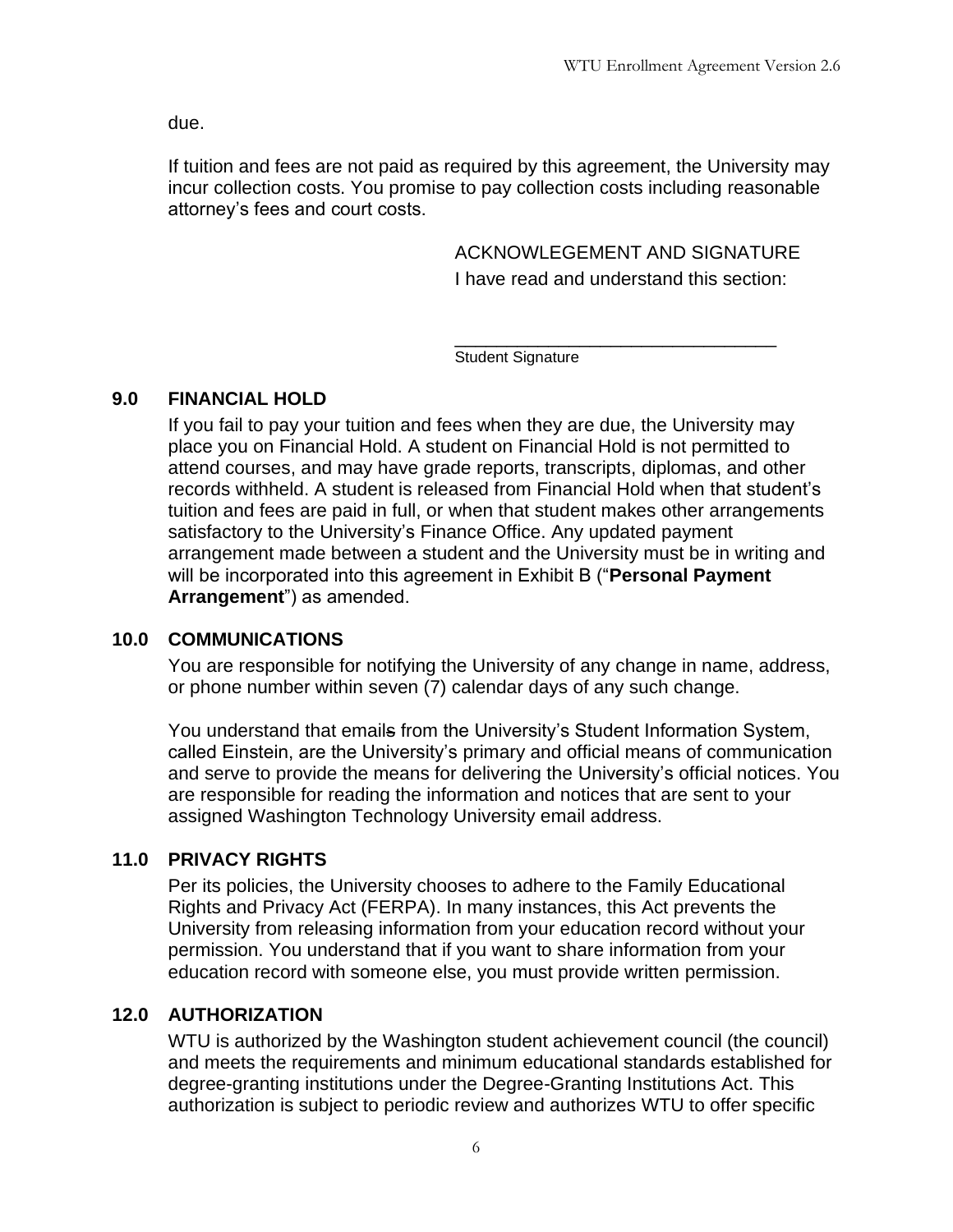degree programs. The council may be contacted for a list of currently authorized programs. Authorization by the council does not carry with it an endorsement by the council of the institution or its programs. Any person desiring information about the requirements of the act or the applicability of those requirements to the institution may contact the council at P.O. Box 43430, Olympia, Washington 98504-3430 or by email at degreeauthorization@wsac.wa.gov.

ACKNOWLEGEMENT AND SIGNATURE

I have read and understand this section:

\_\_\_\_\_\_\_\_\_\_\_\_\_\_\_\_\_\_\_\_\_\_\_\_\_\_\_\_\_\_\_

Student Signature

# **13.0 ACCREDITATION AND TRANSFERABILITY OF CREDITS**

WTU is not accredited by an accrediting association recognized by the United States Department of Education and the Washington student achievement council. WTU has been granted a temporary waiver from Washington state's accreditation requirement based on submission of a plan for accreditation with the Distance Education Accrediting Commission (DEAC).

You should make certain that your attendance at the University will meet your educational goals. The transferability of credits earned at WTU is at the discretion of the receiving college, university, or other educational institution. Students considering transferring to any institution should not assume that credits earned in any program of study at WTU will be accepted by the receiving institution. Similarly, the ability of a degree, certificate, diploma, or other academic credential earned at WTU to satisfy an admission requirement of another institution is at the discretion of the receiving institution. To minimize the risk of having to repeat coursework, students should contact the receiving institution in advance for evaluation and determination of transferability of credits and/or acceptability of degrees, diplomas, or certificates earned.

ACKNOWLEGEMENT AND SIGNATURE

I have read and understand this section:

\_\_\_\_\_\_\_\_\_\_\_\_\_\_\_\_\_\_\_\_\_\_\_\_\_\_\_\_\_\_\_ Student Signature

## **14.0 EMPLOYMENT**

The University does not guarantee employment or salary of any kind. Attainment of a University degree does not lead to automatic licensure or employment. You are encouraged to review job descriptions to review degrees, education, and/or training required to apply for desired positions.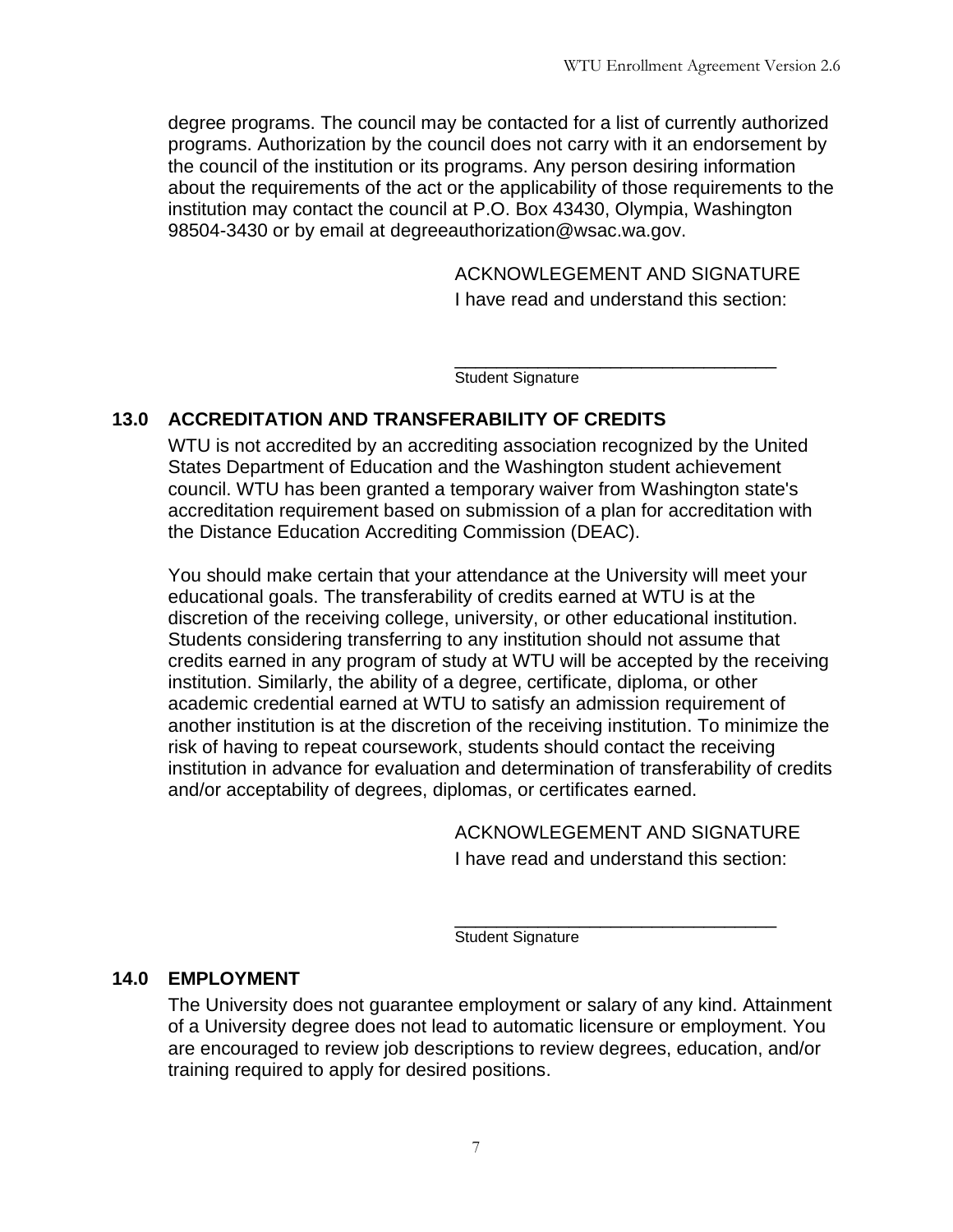ACKNOWLEGEMENT AND SIGNATURE I have read and understand this section:

\_\_\_\_\_\_\_\_\_\_\_\_\_\_\_\_\_\_\_\_\_\_\_\_\_\_\_\_\_\_\_

Student Signature

#### **15.0 COMPLAINTS AND GRIEVANCE POLICY**

The University is committed to listening to, reviewing, and attempting to resolve your concerns. If you feel that a university policy or practice does not serve you well, or if a decision by a university official or committee does not seem appropriate to the circumstances, processes have been established to facilitate appeals. Contact the Office of the Registrar for any issue related to admission, registration, or enrollment. Contact the Chief Academic Officer for any issue related to classes, instruction, or assessment. Contact the Finance Office for any issue related to tuition or fees. In all instances, if not satisfied with the resolution after these steps, discuss your concerns with the President of the University.

The Washington Student Achievement Council (WSAC) has authority to investigate student complaints against specific schools. WSAC may not be able to investigate every student complaint. Visit https://www.wsac.wa.gov/studentcomplaints for information regarding the WSAC complaint process.

### **16.0 CHOICE OF LAW AND VENUE**

This Agreement shall be construed and controlled by the laws of the State of Washington, and Student consents to jurisdiction and venue in the state and federal courts sitting in the State of Washington. Process may be served on either party by U.S. mail, postage prepaid, certified or registered, return receipt requested, or by such other method as is authorized by the Washington Long Arm Statute. In the event either party to this Agreement is required to, or does, maintain or defend any claim or cause of action against the other arising out of or relating to this Agreement, then the prevailing party in any such action or arbitration shall be entitled to recover from the other all reasonable attorneys' fees incurred therein, in addition to reasonable costs and expenses.

#### **17.0 ENTIRE AGREEMENT**

This agreement supersedes all prior understandings, representations, negotiations and correspondence between you and the University, constitutes the entire agreement between the parties with respect to the matters described, and shall not be modified or affected by any course of dealing or course of performance. This agreement may be modified by the University if the modification is signed by you. Any modification is specifically limited to those policies and/or terms addressed in the modification.

#### **18.0 TERM OF AGREEMENT**

This agreement commences on the date it is signed by the student. The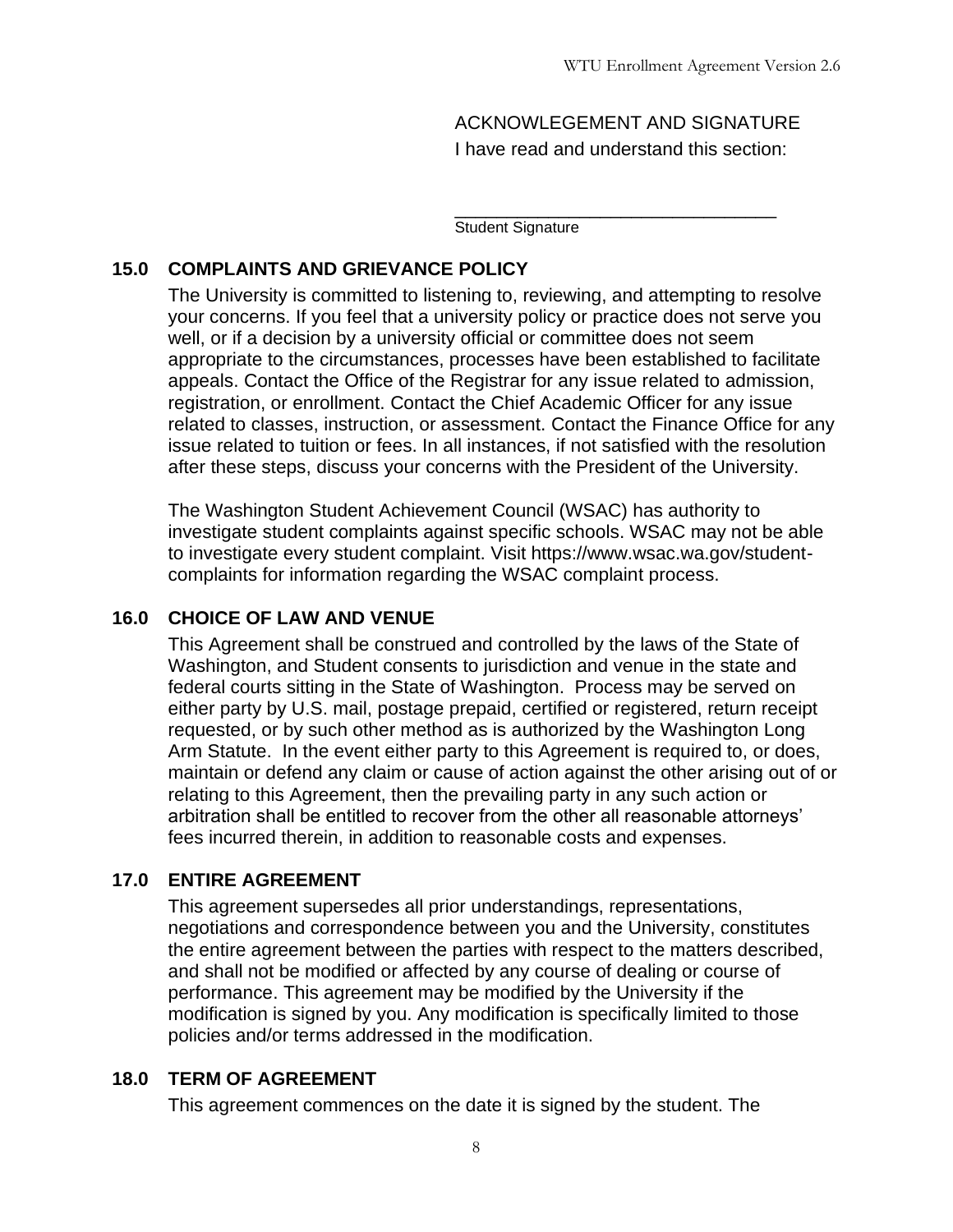agreement terminates when:

- i) You graduate or withdraw from the University and you have paid all tuition and fees owed. OR
- ii) You have been actively enrolled for a total of 27 months (a leave of absence is not included when calculating the length of your enrollment).

**Section 4 ("TUITION AGREEMENT")** of this agreement survives the termination of the agreement. That means that any payments you were obligated to make before the agreement was terminated, you are still required to make after the termination.

## **19.0 TUITION AGREEMENT**

## **19.1 PROGRAM NAME**

You will be enrolled in the Bachelor of Science in Information Security degree completion program.

#### **19.2 TUITION**

WTU will provide you with instruction in the fields of technology and cybersecurity in the form of eighteen 4-week courses.

Tuition at Washington Technology University is \$X per credit which equates to \$X per 5-credit class.

## **19.3 TRANSFER CREDITS / CREDITS REQUIRED TO GRADUATE**

Based on the documentation you have provided; you are able to transfer  $X$ credits into WTU. To complete a bachelor's degree, you will need to earn X additional credits.

## **19.4 TOTAL TUITION COST**

Your total cost at WTU will depend on how many courses you take at WTU. For a 90-credit program, the total cost would be \$X.

## **19.5 TOTAL COSTS INCLUDING FEES AND CHARGES**

You are expected to complete a 5-credit course each month, so you should expect your cost per month to be:

Tuition: \$X Course Materials Fee: \$X Lab Fee (where applicable): \$X

You are expected to complete three 5-credit courses each quarter. You can calculate your typical quarter cost by multiplying the monthly cost by three (3).

#### **19.6 MODALITY OF INSTUCTION**

You selected modality of instruction is: Online | On Campus Hybrid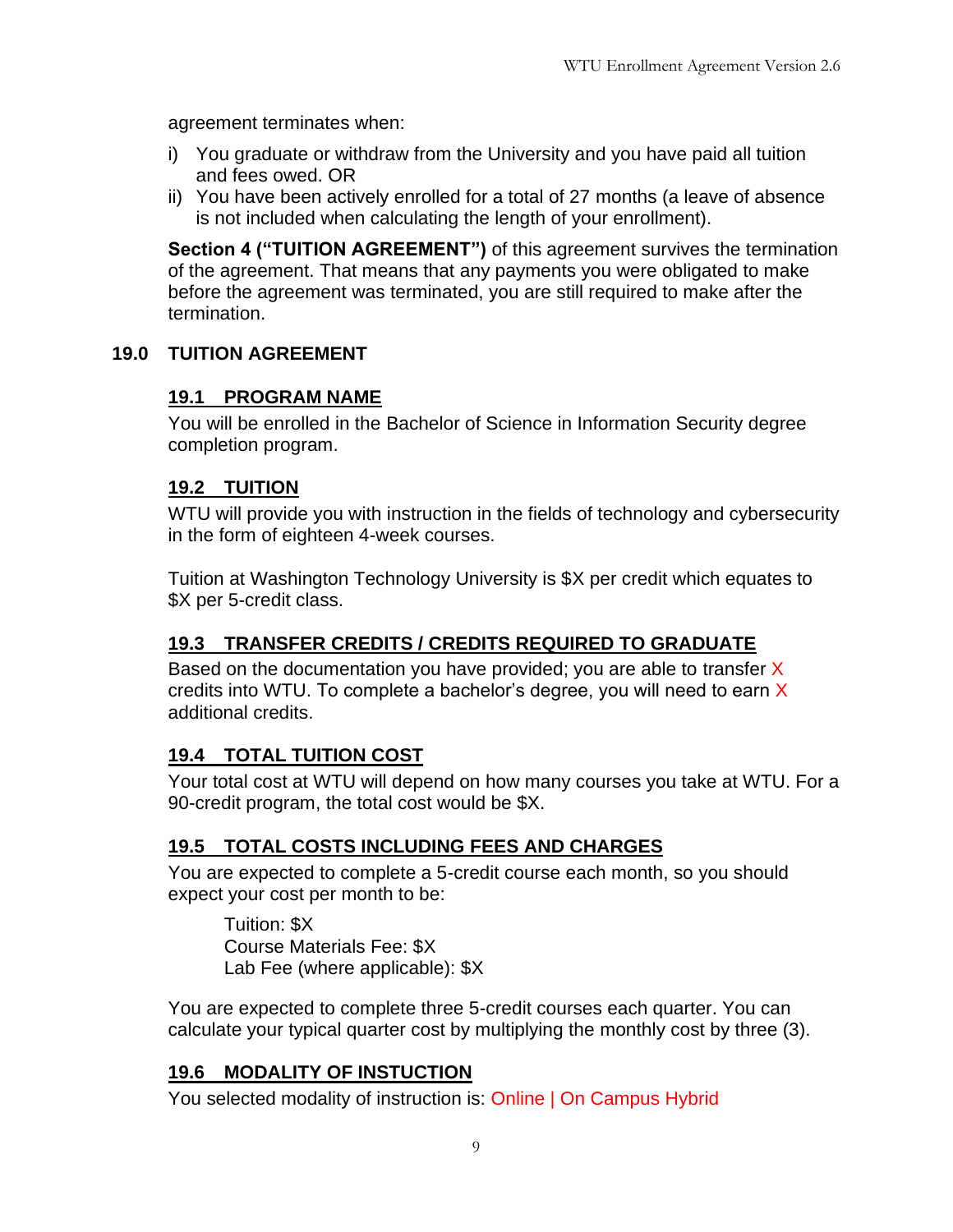## **19.7 START DATE**

Your start date is: Day, Month Day, 20XX

## **19.8 EXPECTED GRADUATION DATE**

We expect that you will graduate: Month, 20XX

## **20.0 ACKNOWLEGEMENT AND SIGNATURE**

I understand this is a legally binding contract once signed by me, the student, and accepted by the University. My signature certifies the University discussed all terms and provisions of this contract with me and that I understand all financial obligations and responsibilities.

| <b>STUDENT</b>      | <b>UNIVERSITY</b>                |
|---------------------|----------------------------------|
| Signature           | Signature                        |
|                     | <b>Brenda Smith</b>              |
| <b>Name Printed</b> | <b>WTU Official Name Printed</b> |
|                     |                                  |
| Date Signed         | Date Signed                      |